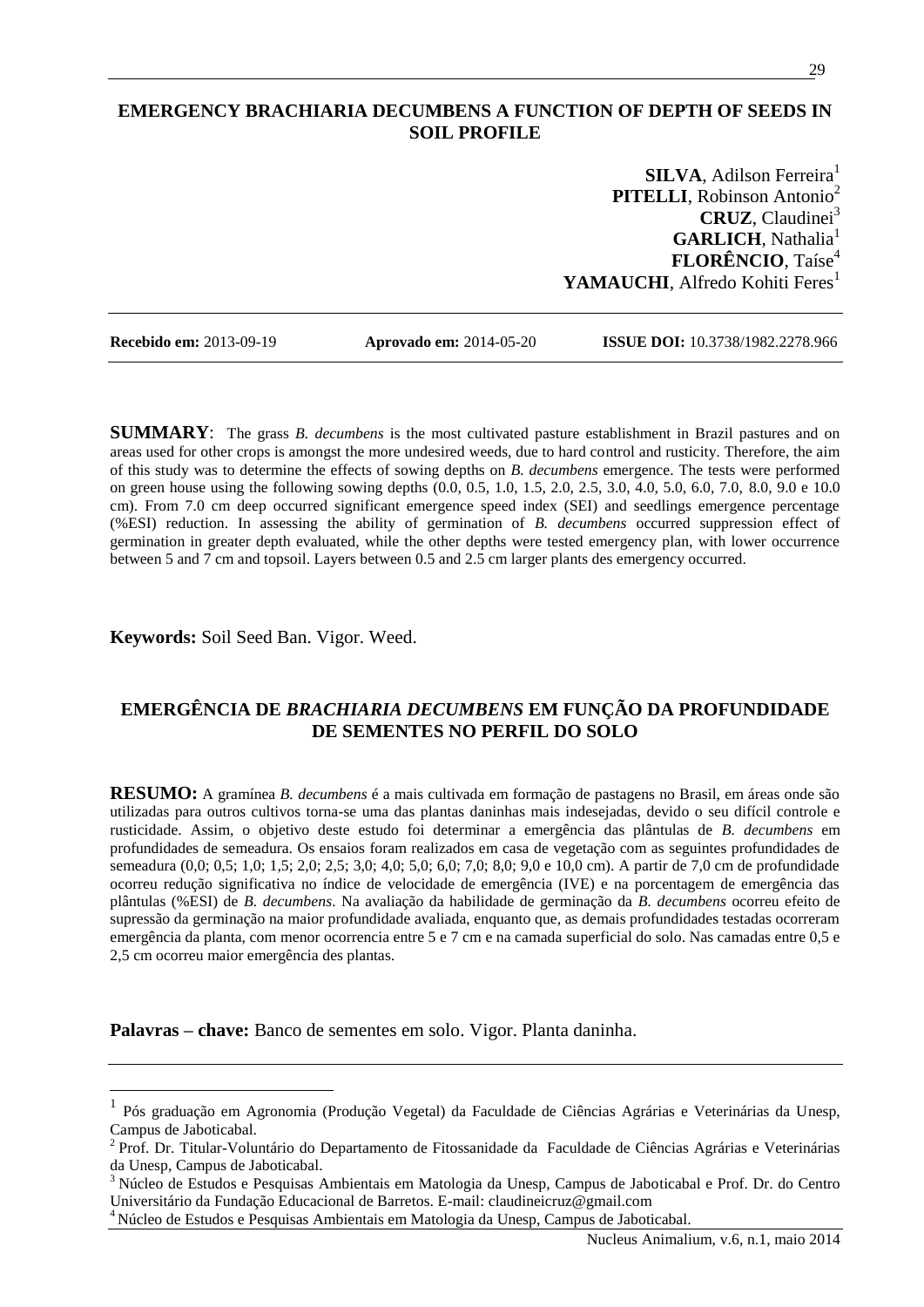## **INTRODUÇÃO**

Signal grass [*Brachiaria decumbens* cv. Brasilisk (Stapt)] is an erect tussock grass, from Africa and belongs to Poaceae family. Is amongst the main forages on Brazilian livestock, but on the Midwest and Southeast regions is the most cultivated grass for pastures establishment due to high leaf biomass production with good quality, high resistance to heavy grazing and trampling (MOREIRA; BRAGANÇA, 2010), however this species may become one of the most undesired plants, due to aggressiveness, rusticity and hard control, causing negative interaction as native species extinction (VELMAN; PUTZ, 2011).

Considering this species importance, basic studies on its biology are necessary, however there are few studies in Brazil which clarify the involved mechanisms on weed emergence, as maximum depth which the seeds can emerge (LABONIA *et al.,* 2009). Thereby, the soil seed bank is considered as a seed and vegetative propagules reservoir which constitutes the plants life cycle origin (SOUZA *et al.,* 2009), and also contains many information about environmental conditions and previous cropping practices, which makes it an important factor for evaluation of weeds infestation potential on the present and future (CARNONA; BÔAS, 2001).

The vertical distribution of weeds seeds displays strict correlation to soil preparation. Mostly of positive photoblastic species as *Conyza sp.* (VIDAL *et al.,* 2007), *Erythrina velutina* (CARDOSO *et al.,* 2008) and *Ipomoea sp.* (LABONIA *et al.,* 2009) demand a certain amount of light to start the germination process (RADOSEVICH *et al.,* 2007). Whether any of these seeds is located on higher depths, their germination is compromised, differently from negative photoblastic species which doesn't need light stimulus, as *Sida cordifolia* (KLEIN; FELIPPE, 1991), *Euphorbia hederifolia* and *Brachiaria plantaginea* (SALVADOR, 2007) and *Commelina benghalensis* (DIAS *et al.,* 2009).

Amongst the factors which determinate the passage of phenological stages from seeds to seedlings, the diaspore depth on soil profile is one of the most important and, undoubtedly, its evaluation is essential to develop population growth models and, with practical ends, to evaluate mechanic methods and chemical methods, isolated or associated, on weed control (CANOSSA *et al.,* 2007; SOUZA *et al.,* 2009).

Studies about diaspores population dynamics (RADOSEVICH *et al.,* 2007) corroborate management strategies and help the understanding of seed banks formation dynamics in agricultural soils. Thus, the aim of this study was to determine the ability of emergency seed of *B. decumbens* at various depths in the soil profile.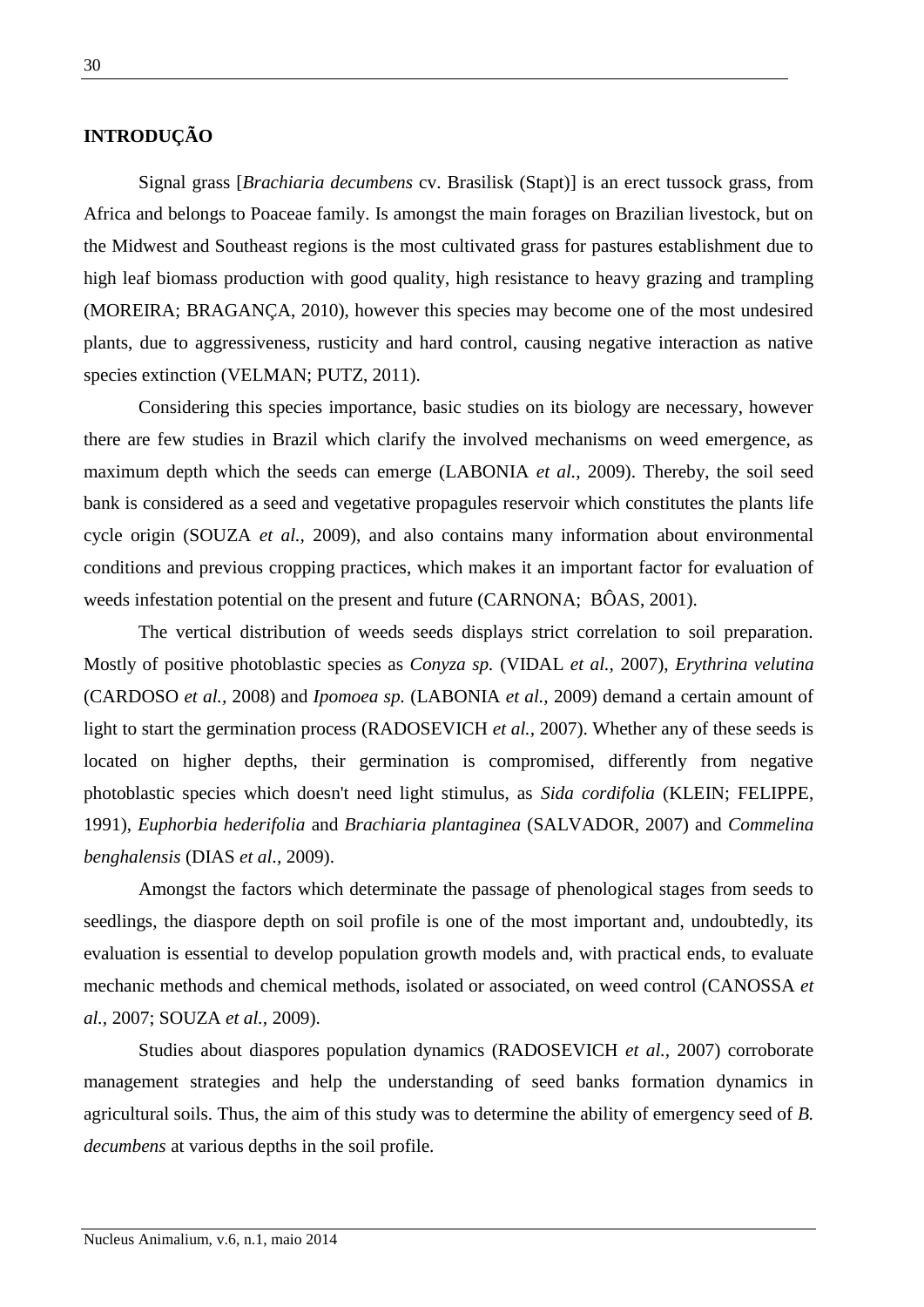### **MATERIAL AND METHODS**

The two experiments were conducted in the green house used arable layer of a red dystrophic latossol (380 g.kg<sup>-1</sup> granulometry, with 50 g.kg<sup>-1</sup> of clay and silt and 570 g.kg<sup>-1</sup> of sand). It was dry on shade with  $25{\text -}30$  °C, followed by sieving on 5.0 mm mesh before being transferred to plastic boxes (EMBRAPa, 2006), with 2.5 L, black colored to avoid light to interfere on results. The moisture was kept at 40% of soil field capacity, determined by the gravimetric method (RICHARDS, 1965).

The experiments were conducted for 21 days, according Souza-Filho *et al.* (2001), recommended that monitoring of plant emergence of grasses for 15 days after sowing (DAS), in randomized blocks design (RBD) with 14 treatments and four repetitions. The sowing depths were 0.0, 0.5, 1.0, 1.5, 2.0, 2.5, 3.0, 4.0, 5.0, 6.0, 7.0, 8.0, 9.0 and 10.0 cm. The depth of 10 cm was used as a depth limit because it is more common to the formation of seed banks weeds. Each box was considered an experimental unit and 50 seeds were sowed in each box, width 15 cm and height of 10.5 cm.

*B. decumbens* emergence was evaluated each 48 hour and the emergence speed index (SEI) and the emergence percentage (ESI%) were calculated based on the counting, according to Maguire (1962). For ESI% calculation the data was transform by arc sen  $\sqrt{x} + 0.5$ . The data was submitted to variance analysis (ANOVA) and the means were compared by Tukey test at 5% level.

### **RESULTS AND DISCUSSION**

At the first experiment, from the third DAS has occurred emergence at 0.0; 0.5; 1.0; 1.5; 2.0; 2.5; 3.0; 4.0; 5.0; 6.0 e 7.0 cm depths (Figure 1A). At 8.0 cm depth emergence has occurred from the seventh DAS and at 10.0 cm has occurred no seedlings emergence (Figure 1C).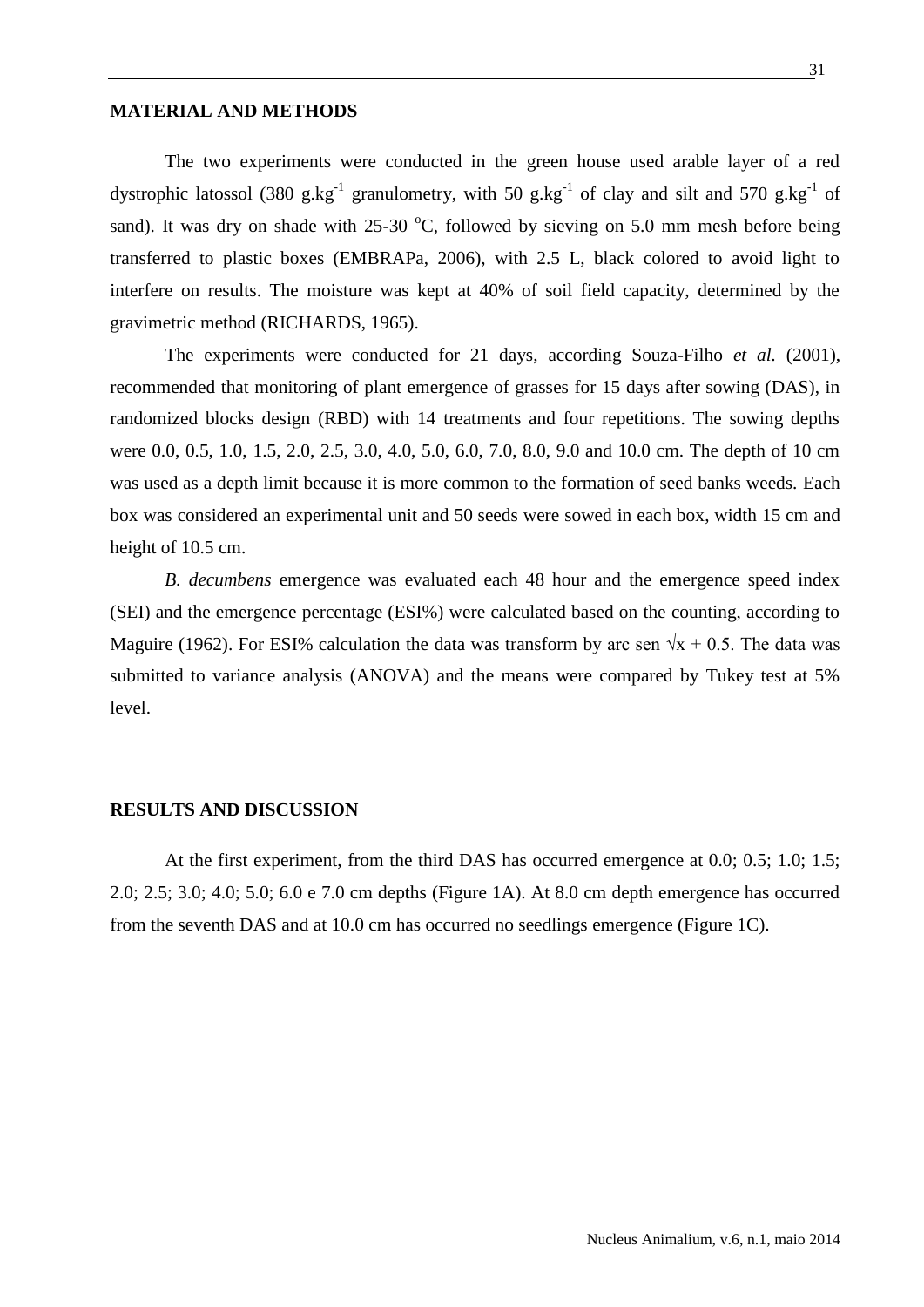

**Figure 1** - *B. decumbens* seedlings emergence at sowing depths.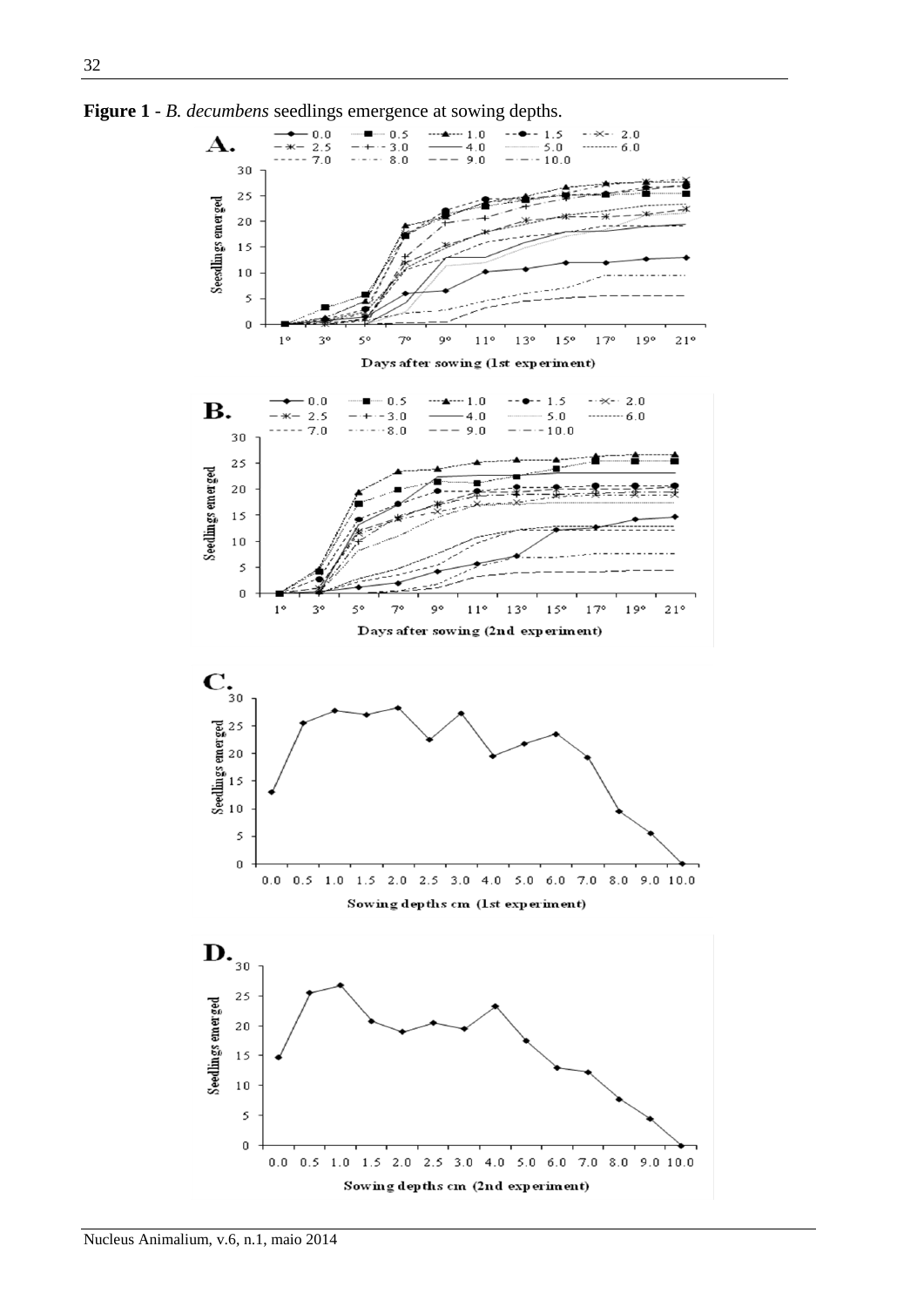On the second trial, from the third DAS has occurred emergence at 0.0, 0.5, 1.0, 1.5, 2.0 and 2.5 cm depths (Figure 1B). From the fifth DAS emergence occurred at 3.0, 4.0, 5.0, 6.0 and 7.0 cm depths. At 8.0 and 9.0 depths emergence occurred from the seventh DAS and at 10.0 cm has occurred no emergence of seedlings (Figure 1D).

The higher *B. decumbens* seedlings emergence percentage has occurred at 1.0 and 2.0 cm depths. These results were similar as those observed for *Oenocarpus minor* (SILVA E SILVA *et al.,* 2006), *Moringa oleifera* (SOUZA *et al.,* 2007), *Erythrina velutina* (CARDOSO *et al.,* 2008) and *Bidens pilosa* (SOUZA *et al.,* 2009).

The significant percentage reduction on this study occurred from 7.0 cm depth, with differ from *Panicum dichotomiflorum,* whereupon emergence was unfeasible at depths under 5.0 cm (FAUSEY; RENNER, 1997). *Brachiaria subquadripara* emergence was unfeasible at depths under 7.0 cm (TEUTON *et al.,* 2004), *Alternanthera tenella* emergence was significantly reduced from 4.0 cm depth (CANOSSA *et al.,* 2007) and for *Ipomoea hederifolia* the emergence was unfeasible from 2.0 cm depth (LABONIA *et al.,* 2009).

The difference at cited emergence depth may has occurred due to seeds energetic reserve, since the bigger the seed (energetic reserve amount), the bigger is the chance of seedlings emergence from lower depths and they can survive longer on unfavorable environmental conditions (OLIVEIRA *et al.,* 2005; GOMES JÚNIOR; CHRISTOFFOLETI, 2008). Araldi *et al.* (2013), evaluated accumulated emergence at sowing depths and observed resemblances between three seed classification sizes (small, medium and big).

On this study, emergence speed index (SEI) on both experiments was higher at 1.0 and 2.0 cm depth (Table 1), which corroborate with evaluation for *Bidens pilosa* (1.0 cm) (MUNIZ FILHO *et al.,* 2004; Souza *et al.,* 2009) and *Alternanthera tenella* (1.0 cm) (CANOSSA *et al.,* 2007).

| seedlings. For %E, data was transformed in arc sen $\sqrt{x}$ + 0.5. |     |                      | (Continua) |
|----------------------------------------------------------------------|-----|----------------------|------------|
| Denths.                                                              | SEI | Emergence percentage |            |

**Table 1** - Emergence Speed Index (SEI) and emergence percentage (%ESI) of *B. decumbens*

| Depths | SEI             |             | Emergence percentage |            |
|--------|-----------------|-------------|----------------------|------------|
| (cm)   | 1 <sub>st</sub> | 2nd         | 1 <sub>st</sub>      | 2nd        |
|        | experiment      | experiment  | experiment           | experiment |
| 0.0    | $6.69$ def      | 4.38 ef     | 26.00 bc             | 29.50 bcde |
| 0.5    | 16.77a          | 17.83 ab    | 51.00 a              | 51.00 ab   |
| 1.0    | 16.67a          | 20.03a      | 55.53 a              | 53.50 a    |
| 1.5    | 15.90 ab        | $15.10$ abc | 54.00 a              | 41.50 abc  |
| 2.0    | 15.62 ab        | 12.36 bcd   | 56.50 a              | 38.00 abc  |
| 2.5    | 11.67 abcd      | 13.22 bc    | 45.00 a              | 41.00 abc  |
| 3.0    | 13.56 abc       | 12.25 bcd   | 54.50 a              | 39.00 abc  |
| 4.0    | 8.67 cde        | 15.10 abc   | 39.00 ab             | 46.50 abc  |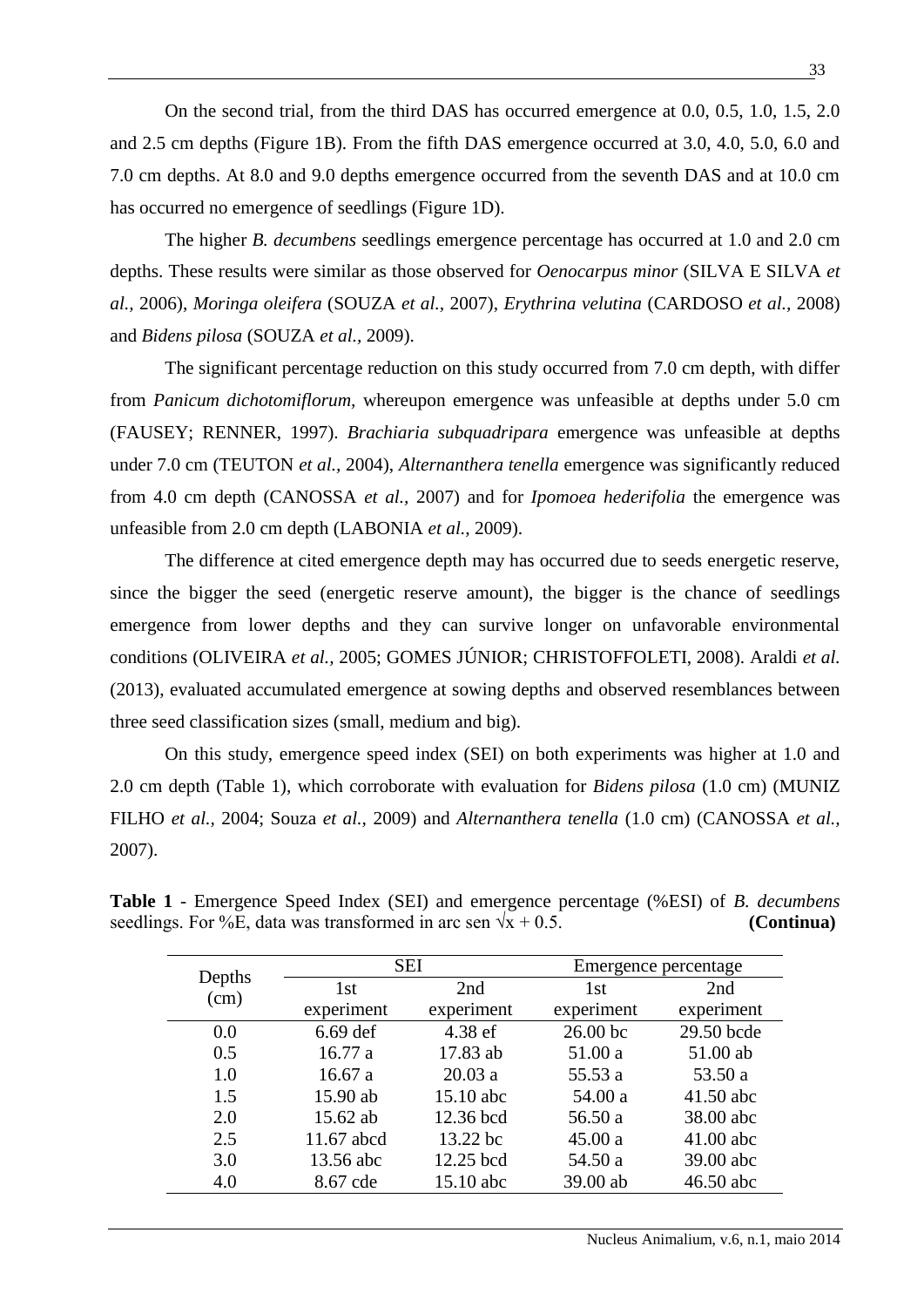| 5.0        | 8.27 cdef  | 10.54 cde  | $43.50$ ab        | 35.00 abcd |
|------------|------------|------------|-------------------|------------|
| 6.0        | 12.19 abcd | $6.10$ def | 47.00a            | 26.00 cde  |
| 7.0        | 10.26 bcd  | 5.34 ef    | 38.50 ab          | 24.50 cde  |
| 8.0        | $3.63$ efg | 2.52 f     | 19.00c            | 15.50 def  |
| 9.0        | $1.94$ fg  | 1.45f      | 11.00 cd          | $9.00$ ef  |
| 10.0       | $0.00$ g   | 0.06f      | 0.00 <sub>d</sub> | 0.50f      |
| <b>DMS</b> | 6.35       | 6.42       | 18.54             | 22.23      |
| <b>CV</b>  | 24.83      | 26.11      | 19.03             | 27.37      |
| F          | $19.36**$  | $25.28**$  | 23.84**           | $23.66**$  |

**Table 1** - Emergence Speed Index (SEI) and emergence percentage (%ESI) of *B. decumbens* seedlings. For %E, data was transformed in arc sen  $\sqrt{x} + 0.5$ . **(Conclusão)** 

\*\* Significant at 5% probability by F test

Means followed by the same letter in columns do not differ significantly by Tukey test at 5% probability.

However, this study differs from ESI obtained for *Brachiaria brizantha* cv. Piatã, which the highest SEI were obtained on depths between 0.0 and 3.0 cm (IKEDA *et al.,* 2003). The low %ESI and SEI at lower depths may be attributed to survival strategy for weed seed bank formation.

*B. decumbens* emergence was affected by seeds location at the soil profile, therewith has occurred high intensity emergence reduction from 7.0 cm depth. Araldi *et al.* (2013) and Ikeda *et al.* (2013), also observed that sowing depth (*B. decumbens*) from 0.0 to 6.0 cm obtained the highest SEI.

This reproductive biology feature together with irregular germination guarantee the seed stock on soils and becomes a problem when develops at crop row from other crops, which may cause 30 to 80% reduction on maize production (PEREIRA; CAMPOS, 2001). On soybeans this may vary from 18 to 82% (FLECK, 1996) and on sugarcane the intense interference may cause up to 80% reduction on stalk production (KUVA *et al.,* 2001).

One of the main *B. decumbens* interference justification is the agricultural use in remnant pastures area (BIANCO *et al.,* 2000), such as the seed dispersion (anemochory) promotes fast invasion at parks and conservation units sited next to roads and prevent the species natural regenerative process, besides expand to neighbor areas, which represents risk to native species (ESPINDOLA *et al.,* 2005). On the other hand, management (conventional soil preparation) may help introducing seeds sited from more surfacing layers to more deep layers (lower than 7.0 cm, as seen in this study), which this seeds emergence is impaired, and also may bring deeper seeds to surfacing layers where herbicides may act on the germination of this seeds.

#### **CONCLUSION**

In assessing the ability of germination of *B. decumbens* occurred suppression effect of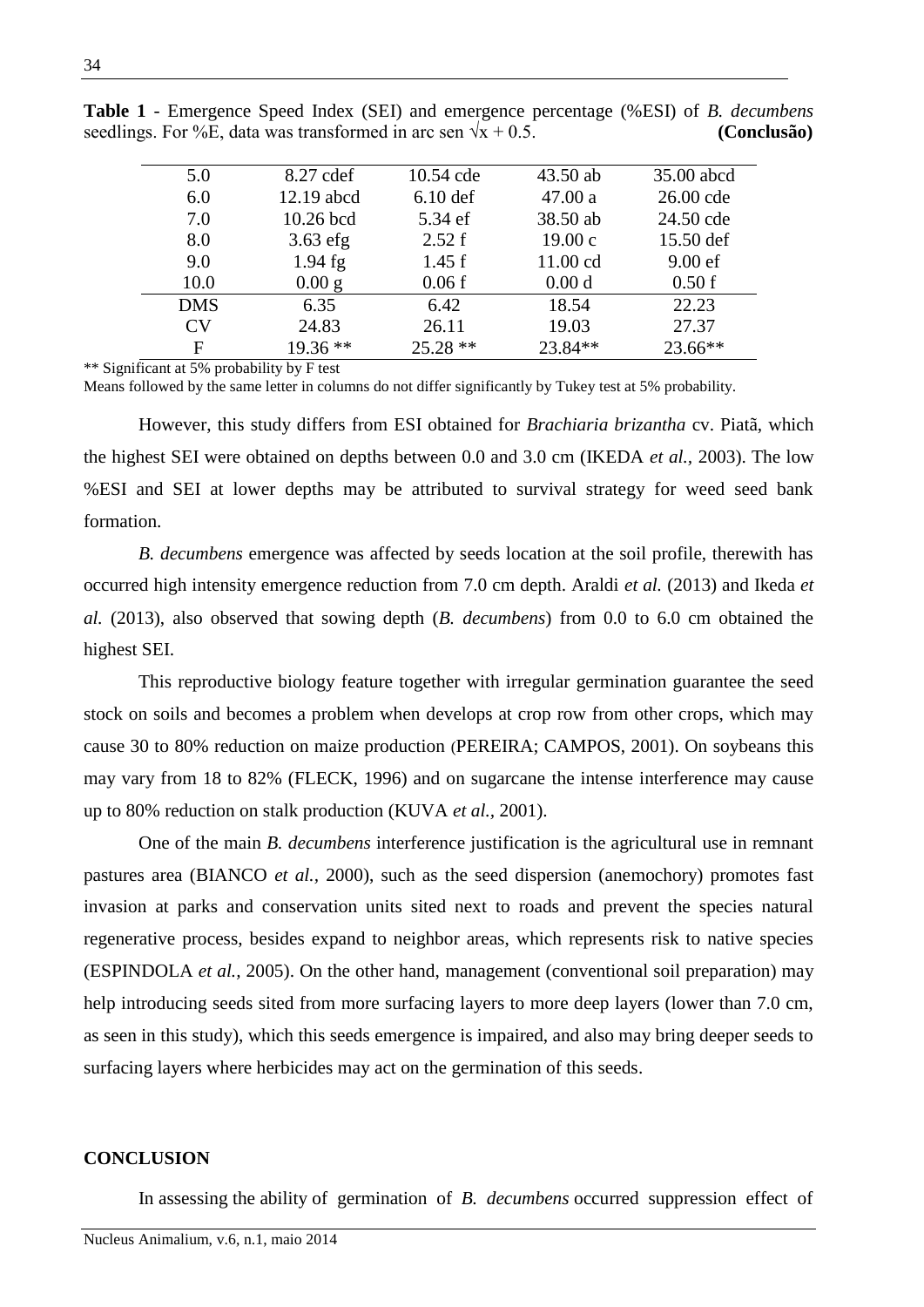germination in greater depth evaluated, while the other depths were tested emergency plan, with lower occurrence between 5 and 7 cm and topsoil. Layers between 0.5 and 2.5 cm larger plants des emergency occurred.

## **REFERENCES**

ARALDI, R. et al. Variação do tamanho de sementes de plantas e sua influência nos padrões de emergência das plântulas. **Planta Daninha**, v.31, p.117-126, 2013.

BIANCO, S. et al. Estimativa da área foliar de plantas daninhas: Brachiaria decumbens Stapf. e Brachiaria brizantha (Hochst.) Stapf. **Planta Daninha**, v.18, n.1, 2000.

CARDOSO, E.A. et al. Emergência de plântulas de Erythrina velutina em diferentes posições e profundidades de semeadura. **Ciência Rural**, v.38, n.9, p.2618-2621, 2008.

CANOSSA, R.S. et al. Profundidade de semeadura afetando a emergência de plântulas de Alternanthera tenella. Planta Daninha, v.25, n.4, p.719-725, 2007.

CARNONA, R.; BÔAS, H.D.C.V. Dinâmica de sementes de Bidens pilosa no solo. Pesquisa Agropecuária Brasileira, v.36, n.3, p.457-463, 2001.

DIAS, A.C.R. et al. Germinação de sementes aéreas pequenas de trapoeraba (Commelina benghalensis). **Planta Daninha**, v.27, p.931-939, 2009.

EMBRAPA - EMPRESA BRASILEIRA DE PESQUISA AGROPECUÁRIA. Centro Nacional de Pesquisa Agropecuária de Solos. Sistema brasileiro de classificação de solo. **Embrapa Solos**, 2006, 306p.

ESPÍNDOLA, M.B. et al. Recuperação ambiental e contaminação biológica: aspectos ecológicos e legais. **Biotemas**, v.18, n.1, p.27-38, 2005.

FAUSEY, J.C.; RENNER, K.A. Germination, emergence, and growth of giant foxtail Setaria faberi and fall Panicum, Panicum dichotomiflorum. **Weed Science**, v.45, n.3, p.423-425, 1997.

FLECK, N.G. Interferência de papuã (Brachiaria plantaginea) com soja e ganho de produtividade obtido através do seu controle. **Pesquisa Agropecuária Gaúcha**, v.2, n.1, p.63-68, 1996.

GOMES JR, F.G.; CHRISTOFFOLETI, P.J. Biologia e manejo de plantas daninhas em áreas de plantio direto. Planta Daninha, v.26, n.4, p.789-798, 2008.

IKEDA, F.S. et al. Emergência e crescimento inicial de cultivares de Urochloa em diferentes profundidades de semeadura. **Planta Daninha**, v.31, n.1, p.71-78, 2013.

KLEIN, A.; FELIPPE, G.M. Efeito da luz na germinação de sementes de ervas invasoras. **Pesquisa Agropecuária Brasileira**, v.26, n.7, p.955-966, 1991.

KUVA, M.A. et al. Período de interferência das plantas daninhas na cultura de cana-de-açúcar. II-Capim Braquiária (Brachiaria decumbens), **Planta Daninha**, v. 19, n. 3, p. 323-330, 2001.